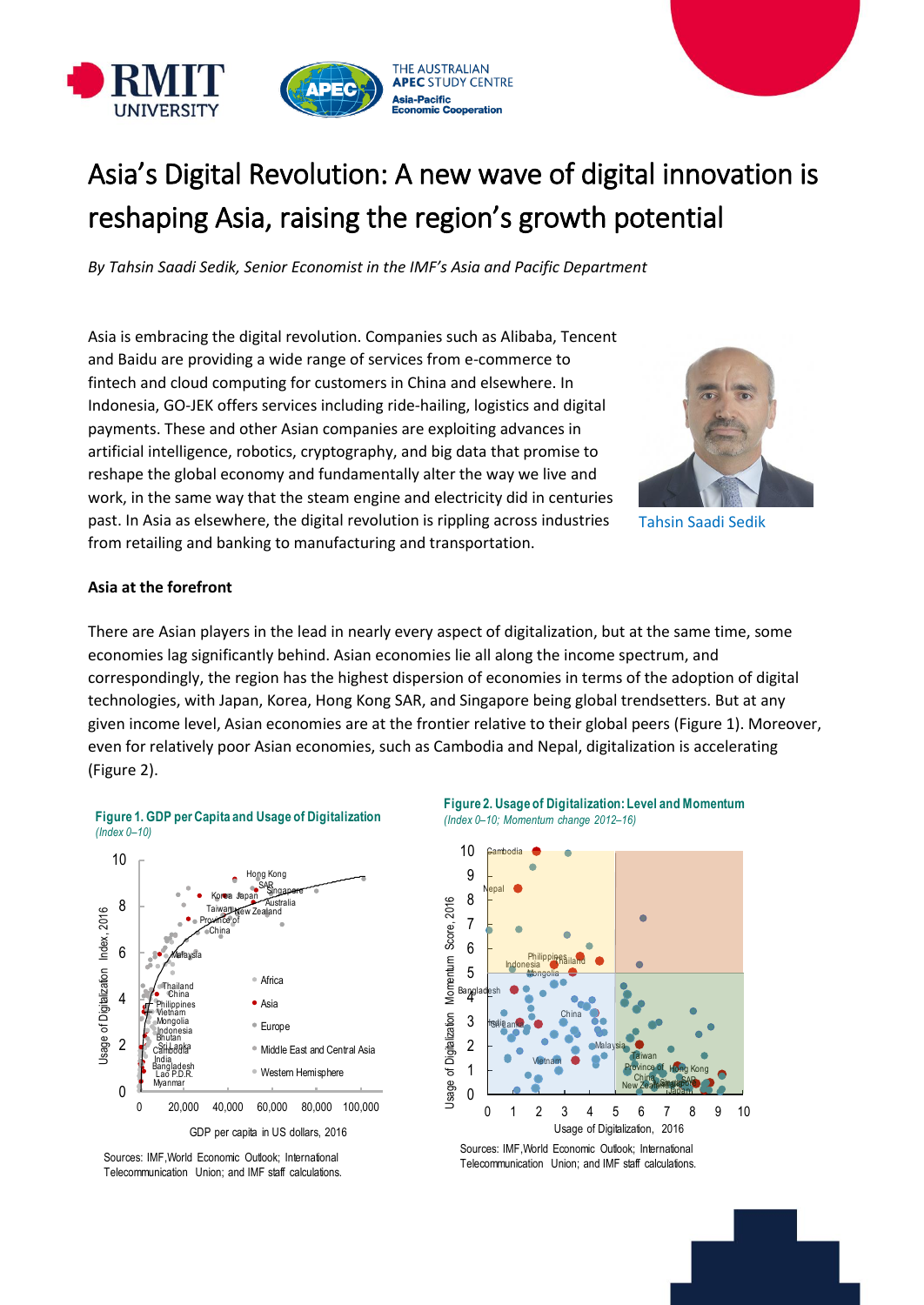![](_page_1_Picture_0.jpeg)

![](_page_1_Picture_1.jpeg)

E-commerce and fintech—technologies used to exchange goods and services and deliver financial services—are other areas in which Asia leads. For instance, China accounted for less than 1 percent of global e-commerce retail transaction value about a decade ago, but today, that share has grown to more than 40 percent. The penetration of e-commerce, as a percentage of total retail sales, now stands at 15 percent in China, compared with 10 percent in the United States. E-commerce penetration is lower in the rest of Asia but is growing fast, particularly in India, Indonesia, and Vietnam.

In fintech, too, Asian economies have made significant progress, in many cases leapfrogging into new types of technology. For example, in 2016, mobile payments made by individuals for goods and services totaled \$790 billion in China, eleven times more than in the United States.

Technological progress can bring enormous benefits by boosting productivity and growth and creating new jobs. And the fact is that Asia has already benefited immensely from digitalization. We find that the diffusion of global innovation was the key driver of growth in Asia over the past two decades, with digital innovation alone accounting for about 28 percent of per capita growth (Figure 3).

In most of Asia, the share of information and communications technology (ICT) in GDP has increased substantially faster than economic growth. During 2005- 15, ICT growth averaged 15.9 percent in India, 13.7 percent in China and 7.1 percent in Thailand, far above their economic growth rates of 7.7, 9.7 and 3.5 percent. In Japan, ICT growth was almost quadruple GDP growth.

![](_page_1_Figure_6.jpeg)

![](_page_1_Figure_7.jpeg)

![](_page_1_Figure_8.jpeg)

And digitalization is becoming a larger component of GDP in many Asian economies. Among the world's top 10 economies with the largest ICT to GDP ratio, seven are in Asia, including Malaysia, Thailand, and Singapore. Importantly, innovation in Asia is tilted toward the digital sector: if we rank countries according to the ICT share of total patents, Asian economies take up the top five slots—further highlighting the potential of digitalization to boost future growth.

E-commerce has the potential not only to support growth, but also to make it more sustainable. For consumers, e-commerce may translate into better access to a wider range of products and services at lower prices, ultimately boosting consumption.

For firms, e-commerce provides new business opportunities and access to larger markets, and thus supports investment. Our analsis shows that, at the firm level in Asia, participation in online commerce is associated with more than a 30 percent increase in total factor productivity (Figure 4a), or the portion of output not explained by traditionally measured inputs of labor and capital used in production. Innovation, human capital, and to some extent access to finance seem to support online firms' greater performance. Finally, we find that firms engaged in e-commerce also export 50 percent more (Figure 4b). Interestingly, e-commerce seems to be especially beneficial for smaller firms in Asia.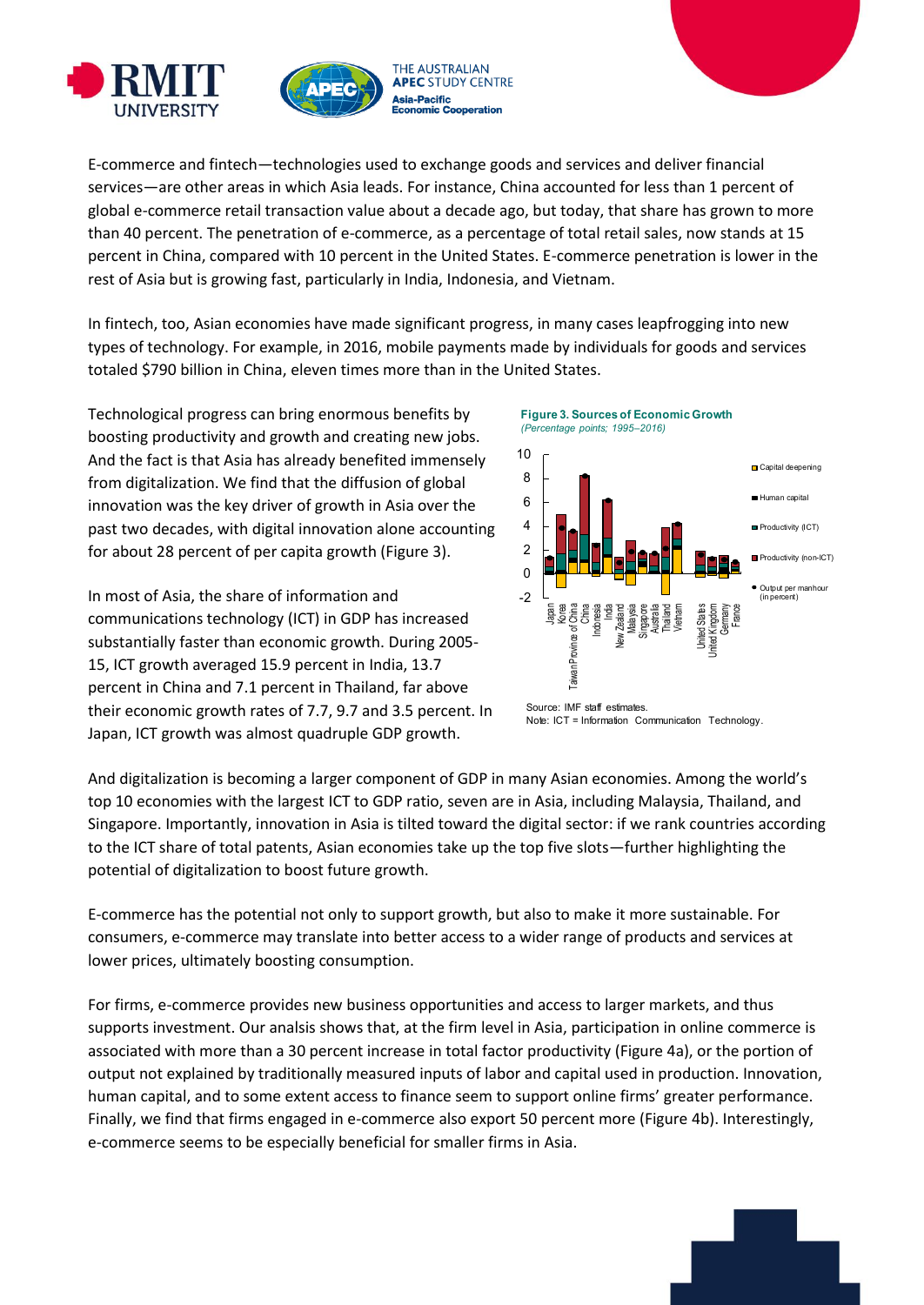![](_page_2_Picture_0.jpeg)

![](_page_2_Figure_1.jpeg)

#### **Figure 4. Estimated Impacts of E-commerce Participation on Productivity and Export**

![](_page_2_Figure_3.jpeg)

Sources: World Bank Enterprises Surveys; and IMF staff calcluations.

Note: These figures illustrate coefficients and confidence intervals from two firm-level estimations: (a) the impact of e-commerce participation on total factor productivity controlling for firms' age, size, foreign ownership, and export status; and (b) the impact of e-commerce participation on the share of exports in total sales controlling for firms' size, age, and foreign<br>ownership. The error bars refer to p<0.05; \*\*\* p<0.01.

Financial technologies can also support potential growth and poverty reduction by strengthening financial development, inclusion, and efficiency. Fintech can help millions of individuals and small- and mediumsized enterprises leapfrog access to financial services at an affordable cost, particularly in poor countries. These technologies may also drive substantial efficiency gains in the financial sector. For example, they can provide cross-border payments that reduce both risk and cost for participants.

Finally, digitalization presents opportunities for improving public finance. Adoption of digitalization by governments by improving reporting of transactions, increase revenue from value-added taxes, tariffs, and other sources. If Asian economies were to move halfway to the global frontier, our analysis shows, VAT revenue could rise by 0.6 percent of GDP. For countries that belong to the Association of Southeast Asian Nations (ASEAN), the gains are estimated at 1.2 percent of GDP, and for small Asian states, which are typically further from that frontier, they are on the order of 2.5 percent of GDP (Figure 5). Digitalization can also improve the efficiency of public spending, including via the targeting social assistance.

![](_page_2_Figure_8.jpeg)

![](_page_2_Figure_9.jpeg)

Sources: Fiscal Monitor, IMF; and IMF staff calculations. Note: VAT = Value Added Tax; ASEAN = Association of Southeast Asian Nations; PIC = Pacific Island Countries.

### **Disruptive effects**

These new technologies are automating increasingly complex activities that could previously be performed only by people. Major transitions lie ahead that could match the scale of historical shifts out of agriculture and manufacturing, creating new challenges for policymakers. This new wave of creative destruction will transform jobs and skills, with old jobs and firms disappearing and new ones emerging. Historically, adjustment to change has been difficult, and gains have been spread unevenly.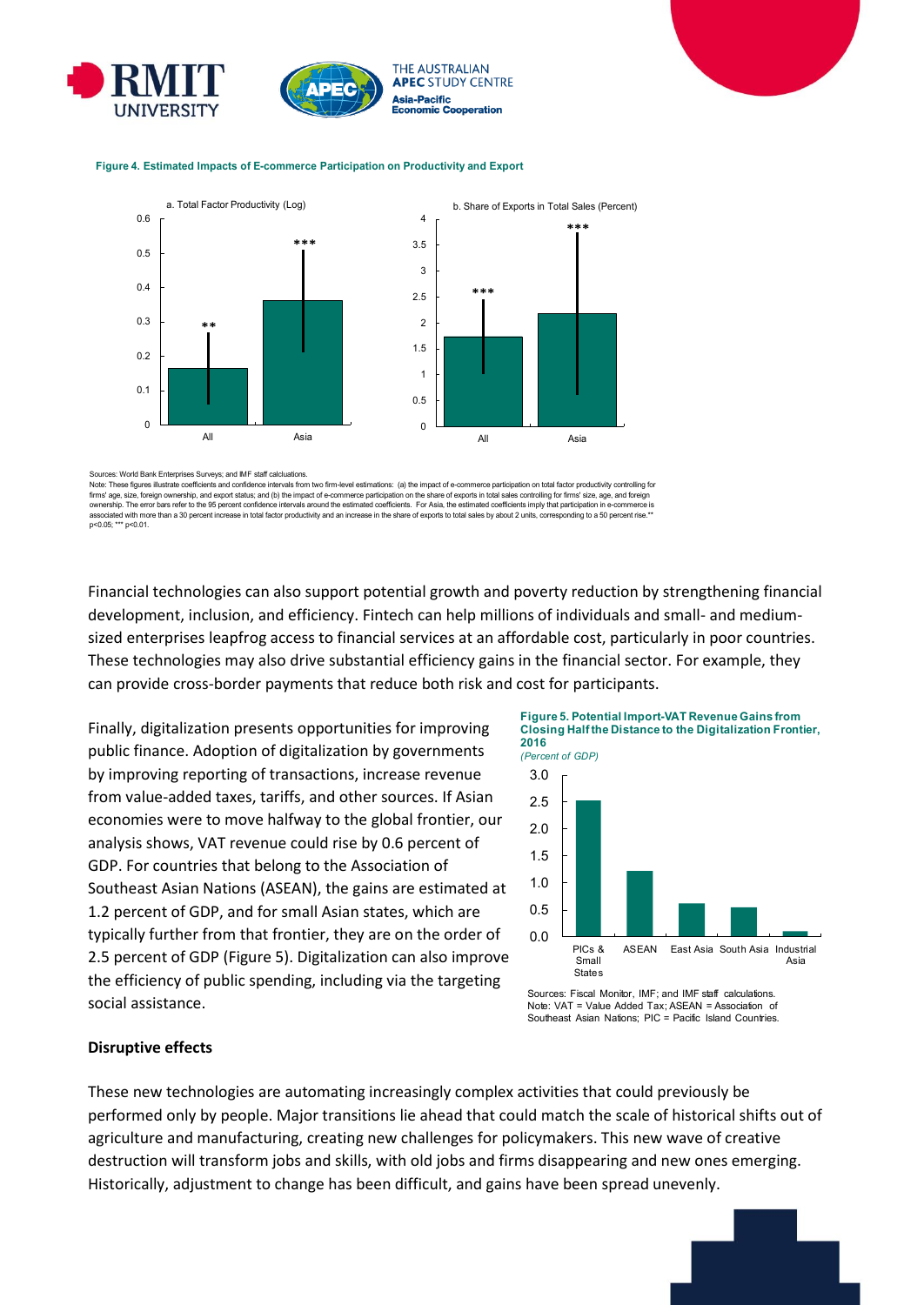![](_page_3_Picture_0.jpeg)

![](_page_3_Picture_1.jpeg)

Automation via industrial robots is one area in which Asia is clearly at the forefront, with fully two-thirds of the world's industrial robots employed in the region. In our study, we analyze the impact of robot usage on employment across a large sample of countries in Asia, Europe, and Americas. Contrary to some observers' worst fears, we find that the productivity-enhancing (and thus job-creating) effects may have offset the destruction of old jobs.

Focusing only on Asia, however, there is a slight negative impact on overall employment, particularly in heavily automated sectors like electronics and automobiles. Furthermore, like others, we find that workers with medium-level education are more vulnerable to displacement than those with either low or high education levels, since jobs that are most susceptible to automation tend to involve routine tasks performed by workers with mid-level skills. In Japan, with its shrinking labor force, increased robot density in manufacturing is associated not only with greater productivity but also with local gains in employment and wages. Japan's experience suggests that countries such as China, Korea, and Thailand that will face similar demographic trends in the future may also benefit from automation.

![](_page_3_Figure_4.jpeg)

ces: International Federation of Robotics: World Input-Output Database; International Labor Organization; and IMF staff calculations Note Figure is been regressions ofthe drange in manufacturing employment on the dranges in robos per a froused employment under the control of the first period of the first of the data see based on 4 manufacturing shapes a countries for which education the mark propent data is valiable. Intermediate education refers with upper secondary and post-secondary non-tertary education. Bars show the estimated total effects calculated based on the es

Fintech also poses risks to the financial sector if it undermines competition, monetary policy, financial stability and integrity, and consumer and investor protection. These technologies may disrupt the business models of established financial institutions and lead to a migration of activities outside the regulated sector. We find that countries with a greater propensity for technological leapfrogging have also tended to see falling levels of traditional financial infrastructure, particularly bank branches. Unlike US counterparts, Asian tech giants, especially in China, have become key providers of financial services, putting competitive pressures on traditional financial institutions. Crypto-assets, an area in which Asia has been a leader, may pose risks related to money laundering, tax evasion, circumvention of capital controls and other forms of illicit activity.

And while digital platforms may magnify the benefits of e-commerce, they raise competition issues. Economies of scale may lead to winner-takes-all dynamics and pose anti-competition concerns, particularly when e-commerce platforms become large. Digital platforms can also pose risks of tax base erosion as some transactions may move to sectors where lower taxation or compliance are lower. They can also shift transactions or profits abroad, outside the tax net.